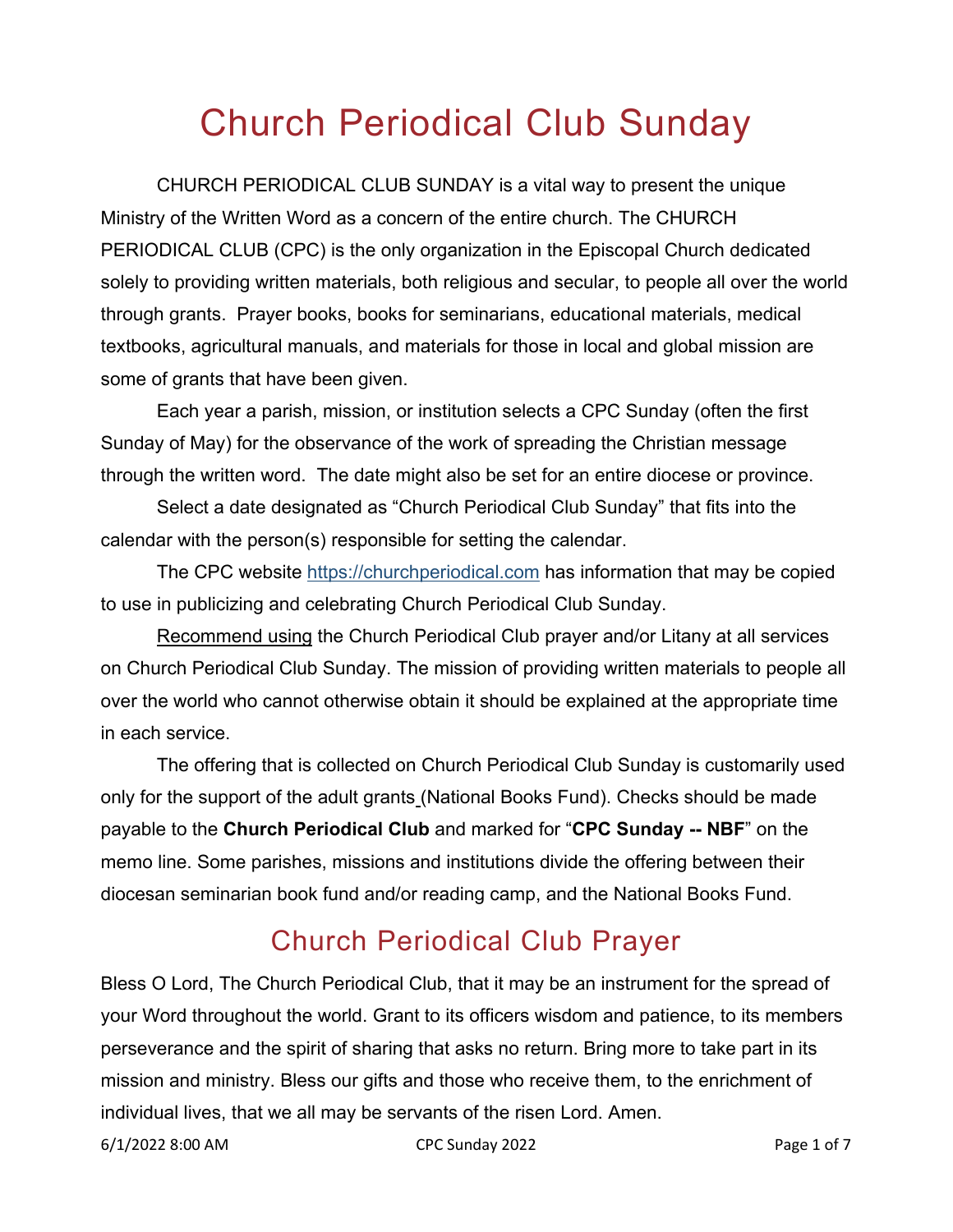#### A Litany for the Church Periodical Club

**Leader** Almighty and Triune God, creator of all that is and is to be, we honor, worship and praise you. We thank you for calling us to the Ministry of the Written Word through the Church Periodical Club, that we may continue to proclaim the Good News of your Son, Jesus Christ our Lord.

> For the founders who had the vision, and for those who have continued the work.

- **People** *We thank you, Lord.*
- **Leader** For those throughout the church who support the Ministry of the Word; for the ministries of all who teach, preach, heal, evangelize; for all of God's people.
- **People** *We thank you, Lord.*
- **Leader** For the work of the National Books Fund, Miles of Pennies and the CPC projects throughout the National Church.
- **People** *We thank you, Lord.*
- **Leader** For all who are called forth to serve you in their various ministries, at home and abroad, proclaiming your Holy Word in many languages and traditions.
- **People** *We thank you, Lord.*
- **Leader** For all written materials used to teach all sorts and conditions of people. **People** *We thank you, Lord.*
- **Leader** For the gift of periodicals sent to those who are house-bound, in prison, suffering or serving in distant lands.
- **People** *We thank you, Lord.*
- **Leader** For the National Board of the Church Periodical Club, their committees, and Provincial Representatives.
- **People** *We thank you, Lord.*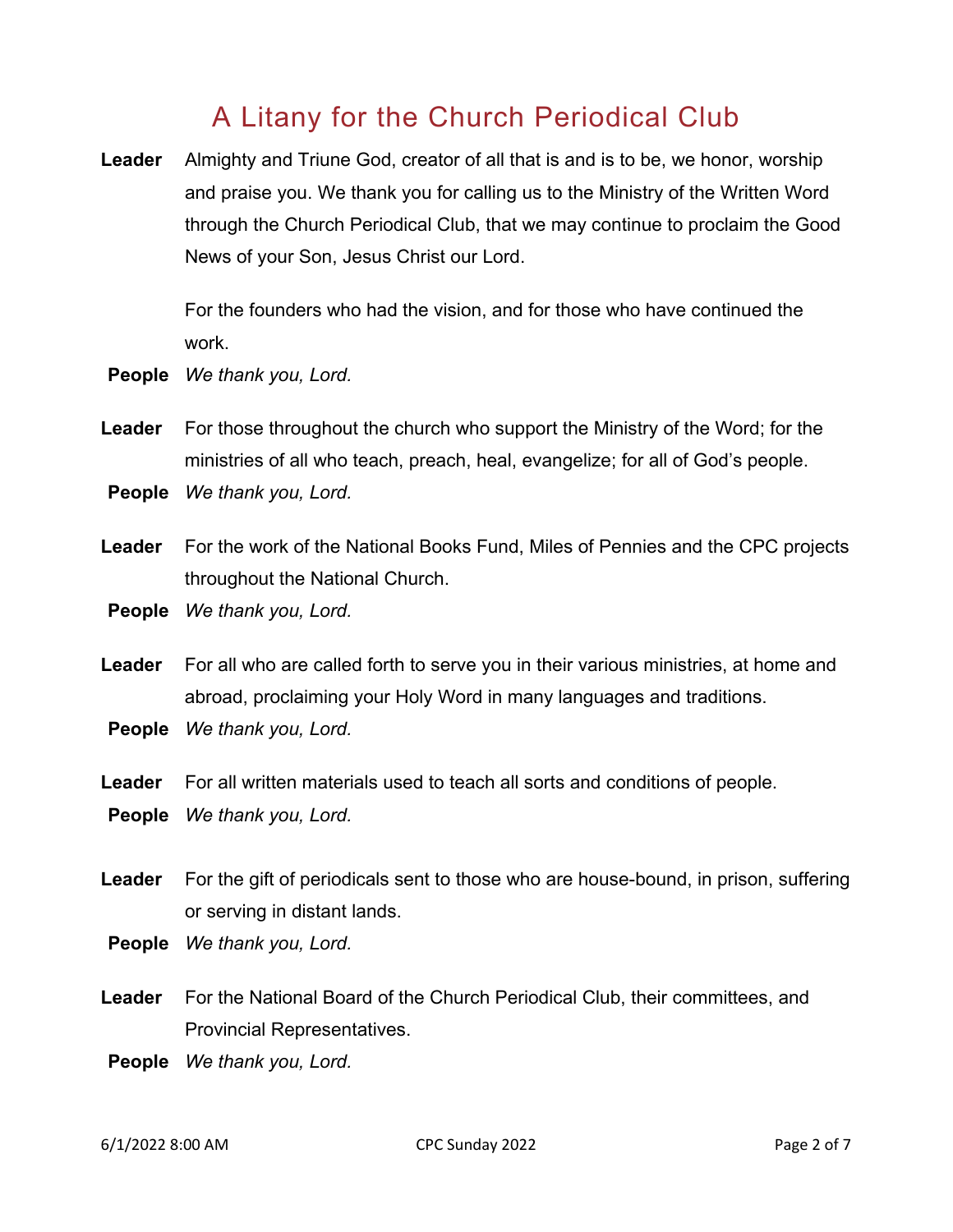- **Leader** God the Father, God the Son, God the Holy Spirit, in you we live and move and have our being. So strengthen us by your Holy Spirit that we continue the work you have given us to do. Give us the wisdom to understand and the courage to learn new ways of communication for spreading your Holy Word.
- **People** *Lord, hear our prayer.*
- **Leader** That new workers will be called to the Ministry of the Written Word and that all of your people will continue to support this ministry.
- **People** *Lord, hear our prayer.*
- **Leader** Lord, hear our prayer as we pray together:
- **People** *Bless, O Lord, the Church Periodical Club, that it may be an instrument of service in your Name. Lead many to take part in its ministry, that lives may be enriched by your Word made known. As you have guided it through over a century of service, inspire it to continue steadfastly in its work to your glory. Bless its gifts and those who receive them to the enrichment of your creation, that we may all be servants of the risen Lord. Amen.*
- **Leader** Rejoicing with all who worship and serve you, let us commend ourselves and one another to Christ our Lord.
- **People** *To you, O Lord our God.*

## STEP BY STEP TO A PERFECT CPC SUNDAY

**Your Calendar** for chosen date:

**Five months before** on : Set the specific Sunday on which CPC Sunday will be observed in your parish, mission, or institution, and then put the date on its calendar.

6/1/2022 8:00 AM CPC Sunday 2022 Page 3 of 7 **Four months before** on : Review information on the CPC website <https://churchperiodical.com/>to be sure you can answer questions about CPC's ministry in the parish, diocese, nation, and world. Determine if there are any ministries of the written word in your diocese and/or province and include them.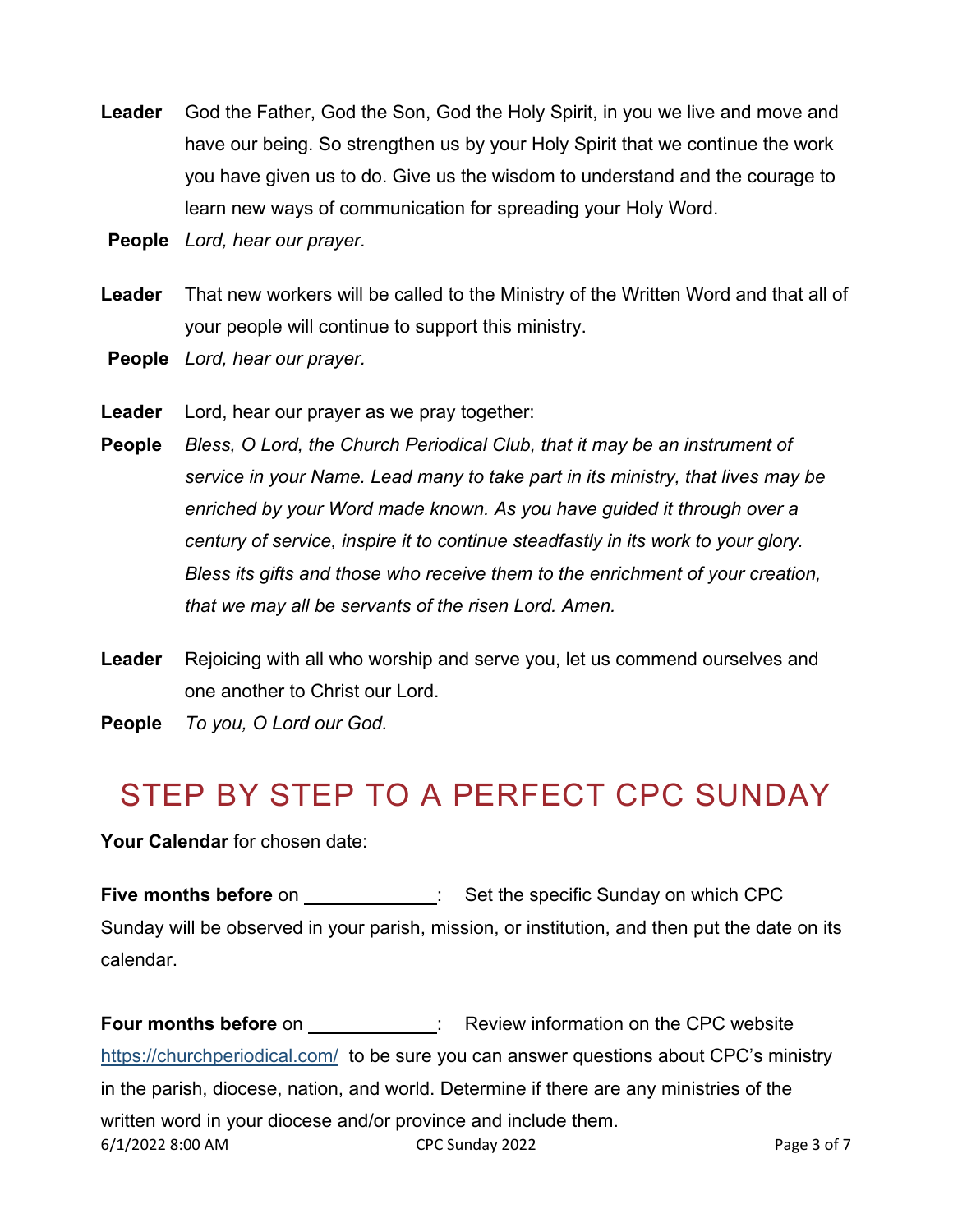**Three months before** on \_\_\_\_\_\_\_\_\_\_\_\_: Order supplies using the [CPC Order Form](https://churchperiodical.com/ORDER-FORM-FOR-CPC-MATERIALS-2022.pdf) and/or print materials from the [CPC website.](https://churchperiodical.com/) Arrange or confirm with your treasurer to have the CPC Sunday offering sent to the CPC office at Church Periodical Club, ATTN: CPC Sunday, 320 S. 3rd Ave., #903, Sioux Falls, SD 57104. Make the payment out to **Church Periodical Club** and write **CPC Sunday - National Books Fund** on the memo line. A [donation](https://churchperiodical.com/wp-content/uploads/2021/11/CPC_Gift_Allocation_Form_2021-1.pdf) allocation form is available on the CPC website.

**Two months before** on  $\cdot$  : Write articles for your newsletter and/or bulletins explaining CPC; include a story of one grant from last granting session. Put a copy of or hyperlink to the Speaking Volumes brochure in your mailing.

Post information on social media and church bulletin boards a few Sundays prior to your ingathering. Good publicity always makes a difference.

**On the Sunday before** on \_\_\_\_\_\_\_\_\_\_\_: Remind the congregation(s) that CPC Sunday will be the next Sunday. Have the CPC Litany and prayer copied into the bulletins for the next Sunday service(s).

**On CPC Sunday** on : Remind your congregation(s) that it is CPC Sunday during announcements and be available to answer questions after the service(s).

**Following CPC Sunday**: After funds from the day's services have been posted and distributed, confirm the amount and date the payment was sent with the treasurer for your records.

Report to the parish, mission, or institution in the newsletter and/or bulletin thanking everyone for their generous donations. Send a press release to your diocesan communicator about your CPC Sunday observance.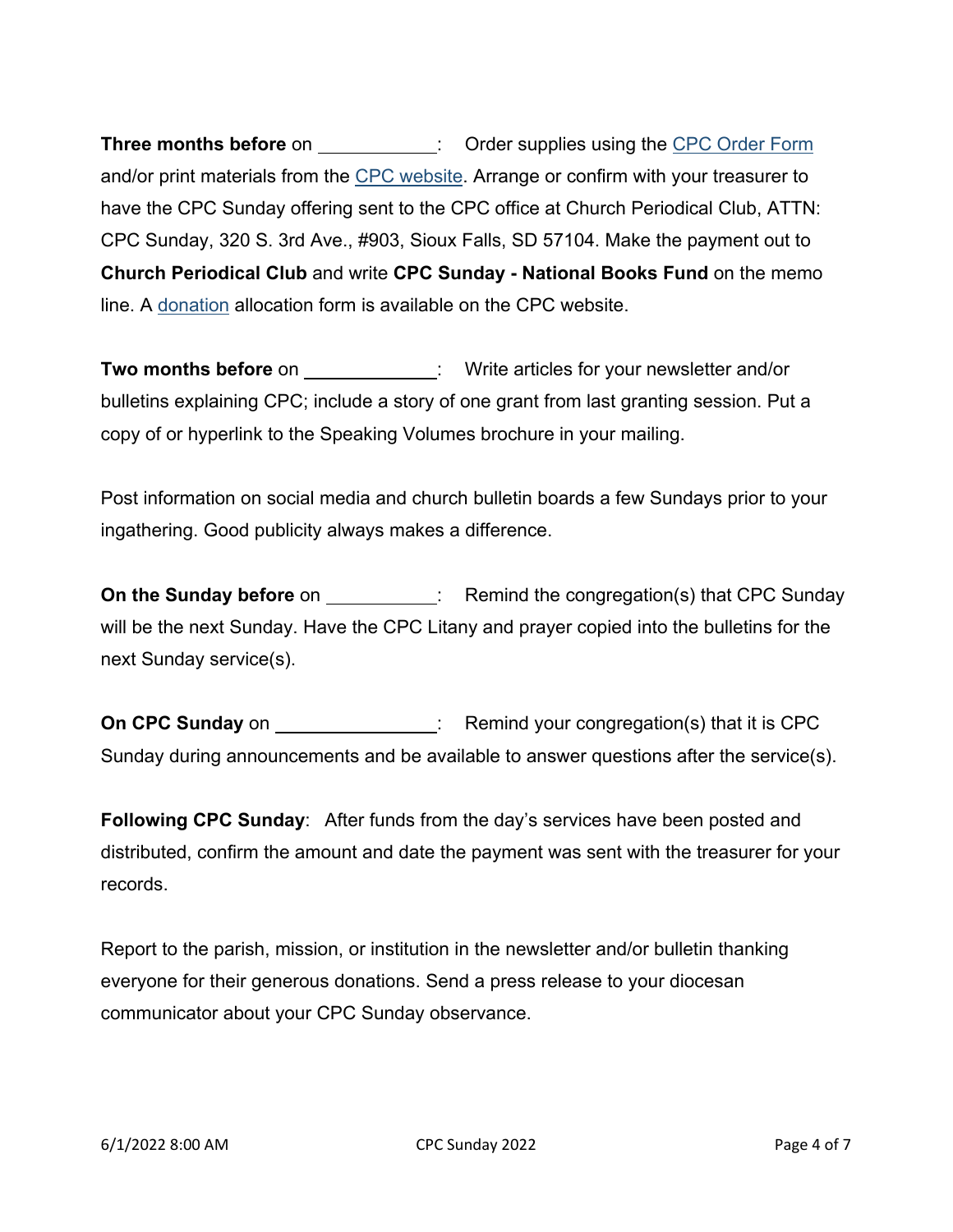## Bulletin Insert for CPC SUNDAY



## Church Periodical Club Sunday

*Serving God's People Through the Written Word*

The Church Periodical Club is an Episcopal institution; its ministry is to make grants that supply written materials of any type free to those who cannot otherwise obtain them. All grants are funded through donations from individuals, churches, and organizations.

The **[National Books Fund](https://www.churchperiodical.com/national-books-fund-history.html)** makes grants that provide religious and secular written materials primarily for adults. The **[Miles of Pennies Fund](https://www.churchperiodical.com/miles-of-pennies.html)** provides grants for children birth through high school.

#### **Church Periodical Club Prayer**

Bless O Lord, The Church Periodical Club, that it may be an instrument for the spread of your Word throughout the world. Grant to its officers wisdom and patience, to its members perseverance and the spirit of sharing that asks no return. Bring more to take part in its mission and ministry. Bless our gifts and those who receive them, to the enrichment of individual lives, that we all may be servants of the risen Lord. Amen.

[https://churchperiodical.com](https://churchperiodical.com/) *6/1/2022*

## Bulletin Covers for CPC SUNDAY

Front and back  $8\frac{1}{2}$  11 – next page

2-page letterhead and back page – pages 7-8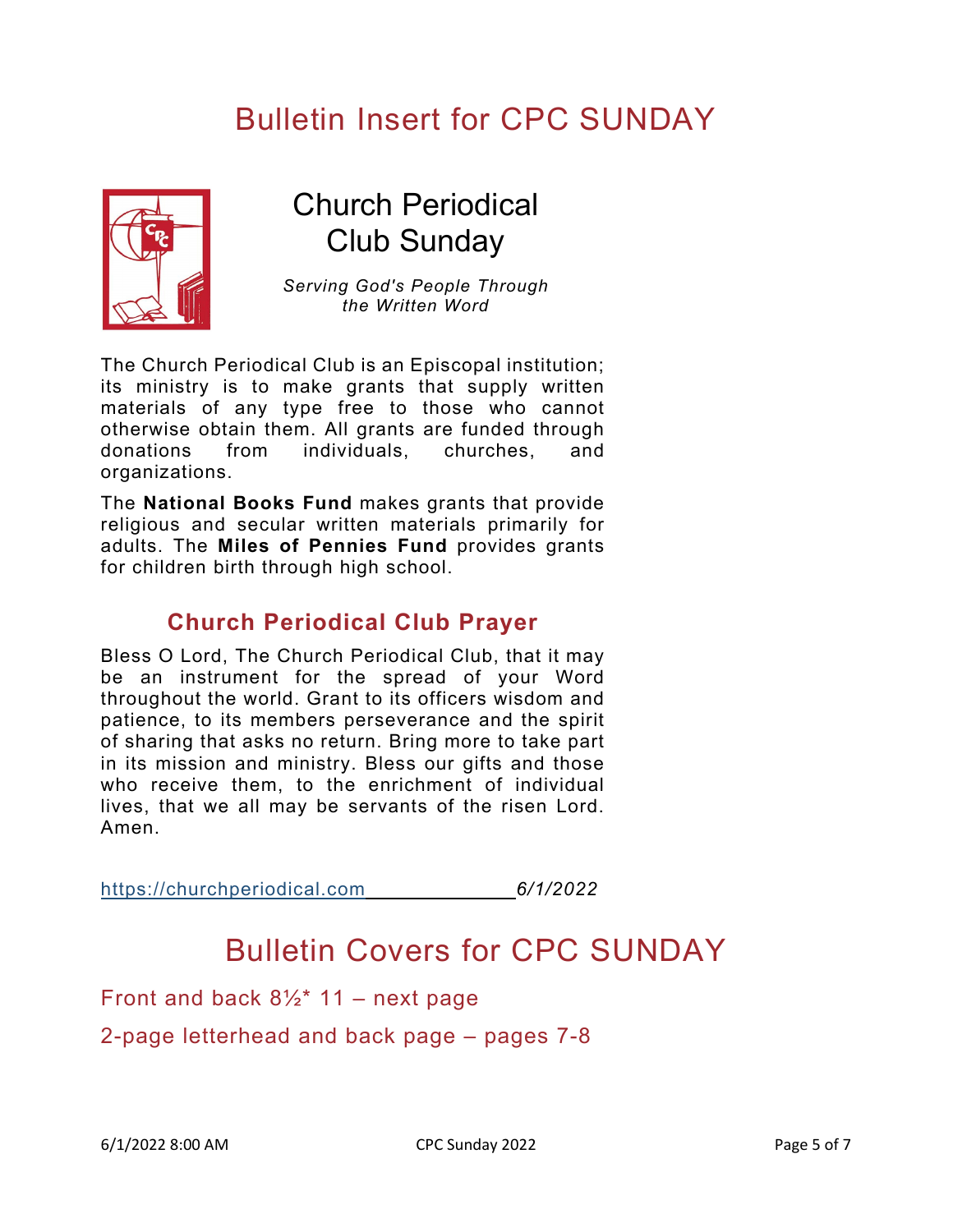

# Church Periodical Club Sunday

*Serving God's People Through the Written Word*



The Church Periodical Club is an Episcopal institution; its ministry is to make grants that supply written materials of any type free to those who cannot otherwise obtain them. All grants are funded

through donations from individuals, churches, and organizations.

The **[National Books Fund](https://www.churchperiodical.com/national-books-fund-history.html)** makes grants that provide religious and secular written materials primarily for adults. The **[Miles of Pennies Fund](https://www.churchperiodical.com/miles-of-pennies.html)** provides grants for children birth through high school.

#### **Church Periodical Club Prayer**

Bless O Lord, The Church Periodical Club, that it may be an instrument for the spread of your Word throughout the world. Grant to its officers wisdom and patience, to its members perseverance and the spirit of sharing that asks no return. Bring more to take part in its mission and ministry. Bless our gifts and those who receive them, to the enrichment of individual lives, that we all may be servants of the risen Lord. Amen.

[https://churchperiodical.com](https://churchperiodical.com/) *6/1/2022*